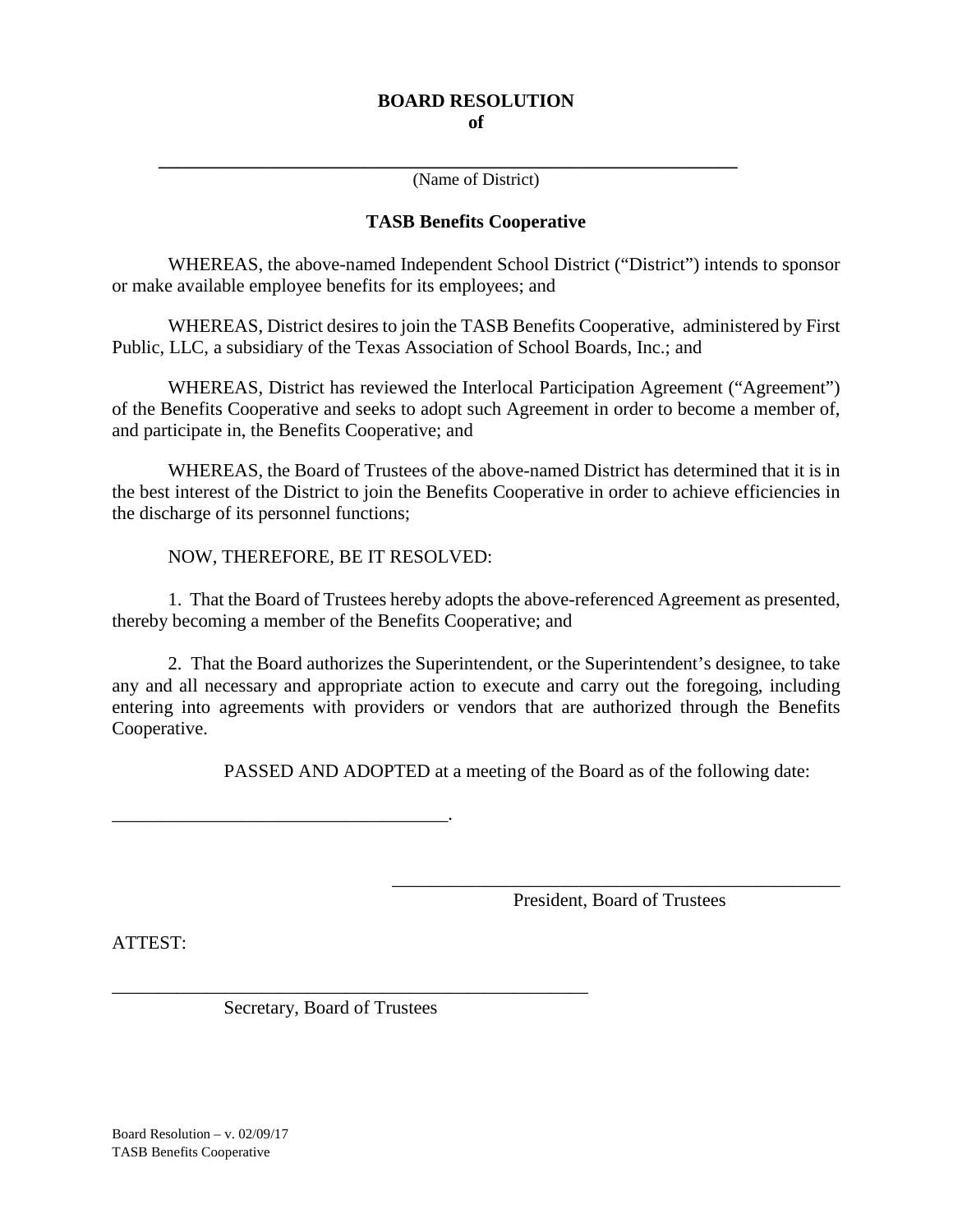# **TASB BENEFITS COOPERATIVE**

## **INTERLOCAL PARTICIPATION AGREEMENT**

Pursuant to the Texas Interlocal Cooperation Act, Chapter 791 of the Texas Government Code, this Interlocal Participation Agreement ("Agreement") is entered into by and between the TASB Benefits Cooperative ("Benefits Cooperative" or "Cooperative"), formerly the TASB Supplemental Employee Benefits Cooperative, and the undersigned local government ("you" or "your"). The Benefits Cooperative is an administrative agency of local governments ("Members") that cooperate in discharging administrative and governmental functions primarily related to employee benefits. The parties agree that it is a public purpose for public employers to provide benefits to their employees in order to attract and retain a competent workforce.

### **TERMS AND CONDITIONS**

In consideration of the mutual covenants, conditions, and obligations contained in this Agreement, the parties agree as follows.

- 1. **Authority.** You hereby adopt the TASB Supplemental Employee Benefits Amended and Restated Agreement ("Underlying Agreement"), which became effective on October 1, 2012, establishing the Benefits Cooperative as an administrative agency under the Texas Interlocal Cooperation Act, and you agree to become an additional party to the Underlying Agreement, thus becoming a Member of the Cooperative. The Underlying Agreement is incorporated into this Agreement by reference and is available from the Cooperative upon request. Although the Texas Interlocal Cooperation Act provides the overarching basis for the Benefits Cooperative, the Cooperative and its programs and service offerings may operate pursuant to other statutes and laws, such as Section 271.101*, et seq*., of the Texas Local Government Code, which authorizes the formation of a local purchasing cooperative organization.
- 2. **Program Participation.** This Agreement enables you to participate in any or all of the programs and service offerings that the Benefits Cooperative makes available to its Members from time to time.
	- (a) The Benefits Cooperative, through its designated administrator and other service providers, will make employee benefits available to the Members of the Cooperative, such as life, accidental death and dismemberment, disability, health, accident, and other personal lines of coverage. Benefits are intended for the employees of Members, including their dependents. Administrative services related to such benefits, such as Section 125 cafeteria plan administration, also may be offered. The Benefits Cooperative will use the collective bargaining power of its Members to obtain these benefits and services from qualified agents, brokers, consultants, carriers, third-party administrators, and other service providers.
	- (b) You recognize and agree that this Agreement alone does not extend employee benefits or services to your entity. Rather, this Agreement gives you access to the Benefits Cooperative's designated service providers for the various benefits and services made available through the Cooperative.
- 3. **Term.** The initial term of this Agreement shall commence as of the date that this Agreement has been executed by both parties and shall automatically renew for successive one-year terms unless sooner terminated in accordance with the provisions of the Agreement.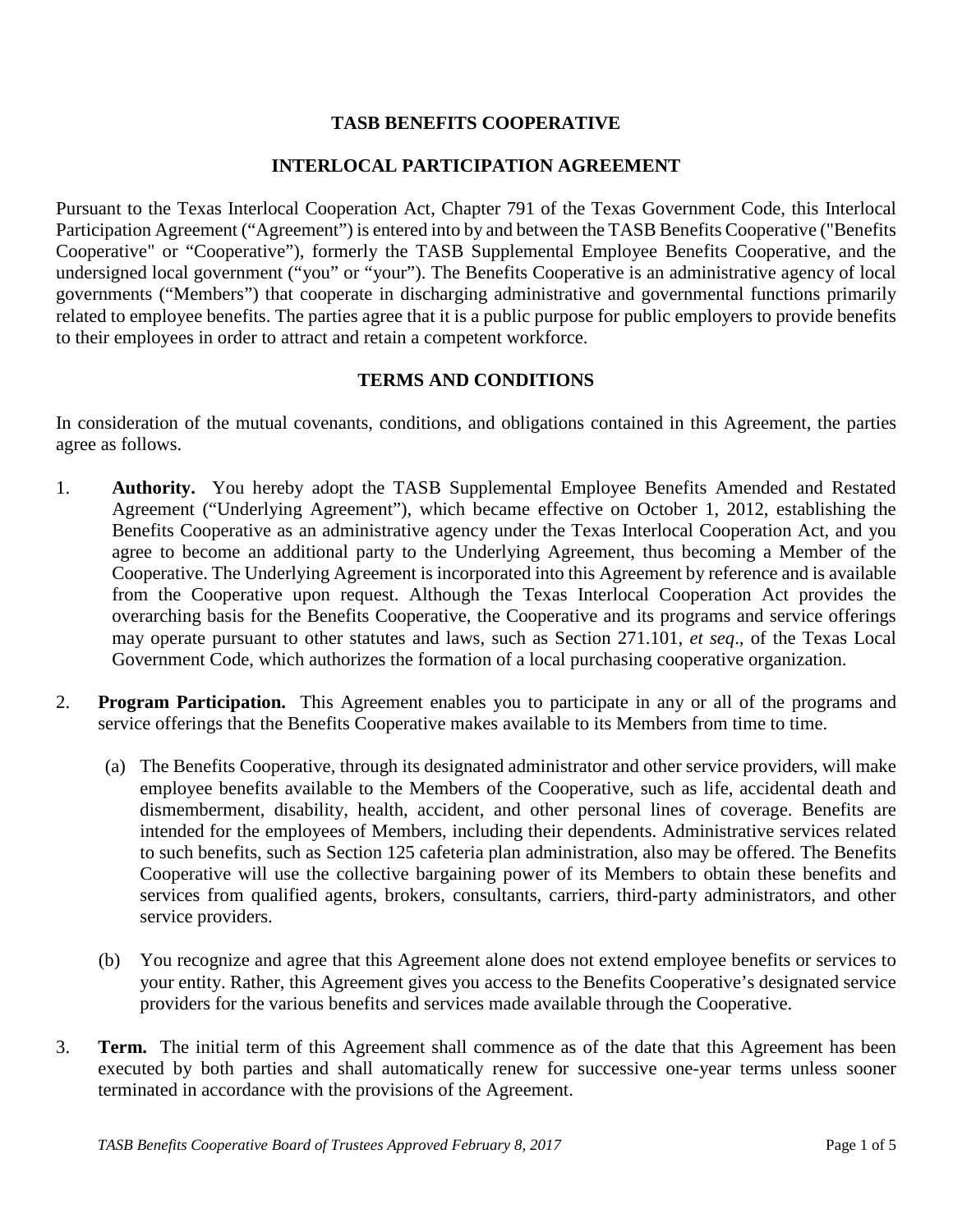- 4. **Termination.** This Agreement may be terminated as follows:
	- (a) **By the Member**. You may terminate this Agreement by giving the Benefits Cooperative 30 days' prior written notice of termination. However, any termination by you shall not void or impair any existing contractual obligation, including payment requirements, under this Agreement relating to past performance, or any separate contract between you and a Benefits Cooperative service provider. A separate contract generally will not mean an "agreement to agree" or a non-recourse option to renew but generally means an existing letter of commitment, insurance policy, or other contractual obligation entered into under the authority of this Agreement or the Cooperative that has not been fully performed or terminated as permitted by that separate contract.
	- (b) **By the Benefits Cooperative.** The Benefits Cooperative may terminate this Agreement by giving you 30 days' prior written notice of termination. However, any termination by the Cooperative shall not void or impair any existing contractual obligation, including payment requirements, under this Agreement relating to past performance, or any separate contract between you and a Benefits Cooperative service provider as described in 4(a) above.
- 5. **Governance.** The Benefits Cooperative is governed by a Board of Trustees in accordance with its bylaws and written agreements. You agree to abide by the bylaws of the Benefits Cooperative, as they may be amended from time to time. The bylaws shall be construed in harmony with this Agreement and, in the event of any inconsistency, the provisions of this Agreement shall control. The bylaws are available upon request and any amendment shall not impair any existing contractual obligation between you and any Benefits Cooperative service provider.
- 6. **Administration.** The Benefits Cooperative may enter into contracts with other persons or entities, including nonprofit entities, for the administration, sponsorship or endorsement of services and programs offered by and through the Cooperative. In particular, the Benefits Cooperative has contracted with First Public, LLC as its administrator under the authority of Section 791.013 of the Texas Interlocal Cooperation Act. First Public, LLC is a wholly owned subsidiary of the Texas Association of School Boards, Inc. ("TASB") and operates on a nonprofit basis, providing services to school districts and other political subdivisions in order to lessen the burdens of government.
- 7. **Authorization to Participate.** You represent that your governing body has duly authorized your entity's participation in the Benefits Cooperative and that you will comply with state and local laws and policies pertaining to the procurement of employee benefits and related services through your membership in the Benefits Cooperative.

# 8. **Fiscal Responsibility.**

- (a) You are not responsible for the payment of any sum of money to the Benefits Cooperative, First Public, or any other service provider solely by reason of your execution of this Agreement. A payment obligation will only arise under the terms of a separate contractual agreement or transaction.
- (b) You hereby acknowledge and represent that all payments, fees, and disbursements required for products or services obtained through this Agreement shall be made from your available current revenues.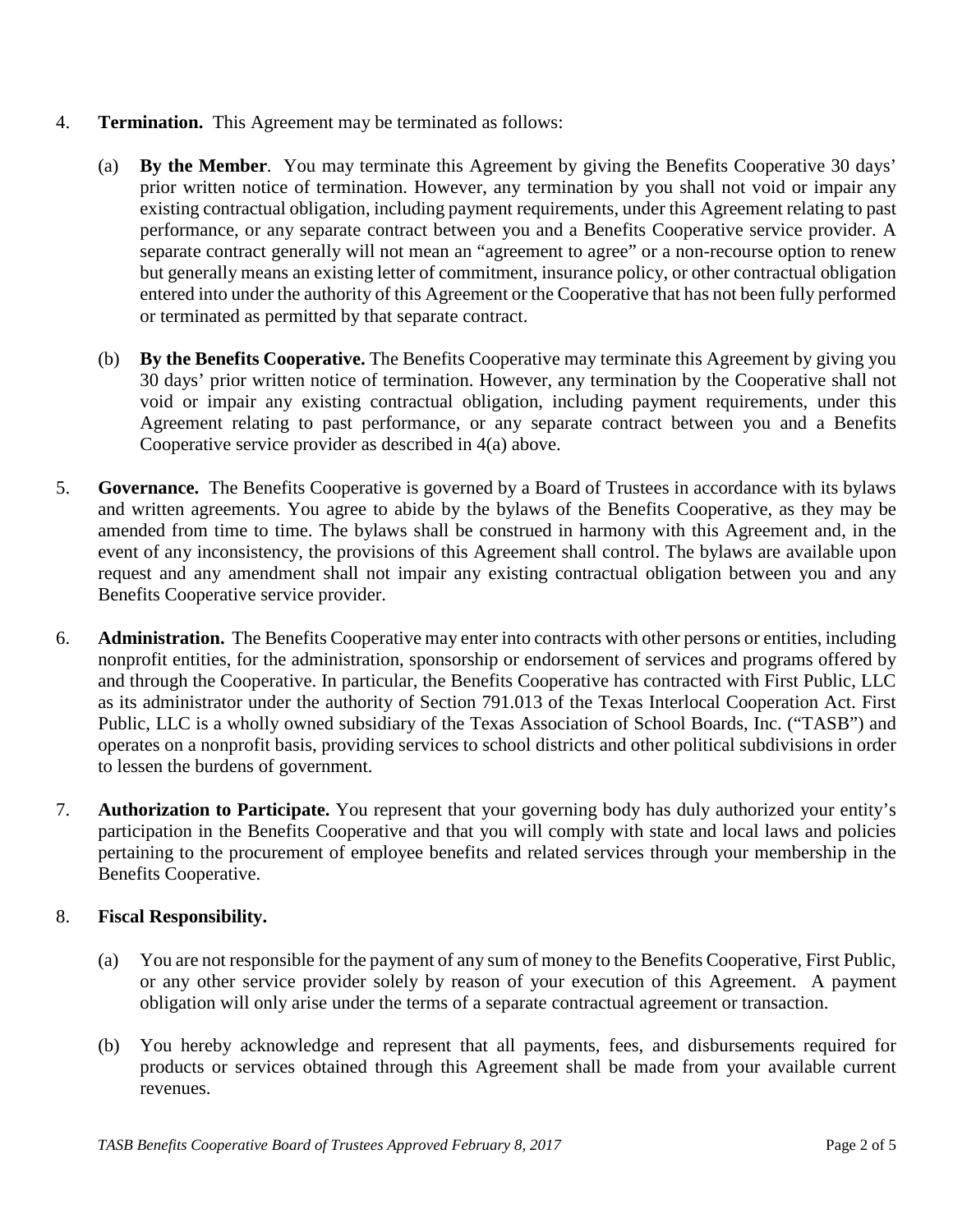- 9. **Coordinator.** You appoint your entity's chief executive officer (e.g., superintendent, city manager, etc.), or such person's designee (as evidenced in writing), to serve as coordinator for the programs and services in which your entity participates. The coordinator shall have authority to represent and bind your entity, and the Benefits Cooperative is not required to contact any other individual. You reserve the right to change the coordinator as desired by giving written notice to the Benefits Cooperative.
- 10. **Cooperation and Access.** You agree that you will cooperate and comply with any reasonable requests for information or records made by the Benefits Cooperative. You authorize the Cooperative to review any of your transactional records with the Cooperative or its service providers unless access is prohibited by law.
- 11. **Representation.** The Benefits Cooperative may initiate, defend against, or participate in any judicial, administrative, or other legal proceeding, including arbitration, mediation, or other form of alternative dispute resolution, concerning the Benefits Cooperative as an entity. Nothing in this Agreement creates a legal duty of the Benefits Cooperative to provide a defense or prosecute a claim; rather, the Benefits Cooperative may exercise this right in its sole discretion and to the extent permitted or authorized by law. Furthermore, nothing herein shall limit your right or preclude you from pursuing, either independently or in conjunction with the Benefits Cooperative, a claim against any service provider of employee benefits or related services.
- 12. **Disclaimer.** To the fullest extent authorized by law, it is agreed that the Benefits Cooperative (i) is not a guarantor of a third party service provider's performance, claims determinations, or solvency; (ii) bears no risk for the employee benefits obtained through this Agreement; and (iii) is not liable for any actions or failure on the part of any insurance carrier, agent, broker, or other insurance provider.
- 13. **Liability.** The parties agree as follows:
	- (a) Neither party waives any immunity from liability afforded under law.
	- (b) In regard to any lawsuit or formal adjudication arising out of or relating to this Agreement, neither party shall be liable to the other under any circumstance for special, incidental, consequential, or exemplary damages.
	- (c) In the event of a lawsuit or formal adjudication the prevailing party will be entitled to recover reasonable attorney's fees that are equitable and just.
- 14. **Jurisdiction/Venue.** This Agreement shall be governed by and construed in accordance with the laws of the State of Texas and, to the extent not prohibited by law, venue for all disputes arising under this Agreement shall lie in Travis County, Texas. This provision does not govern or control the governing law or venue requirements applicable to your contractual arrangements with any provider of products or services obtained through the Benefits Cooperative.
- 15. **Entire Agreement.** Upon taking effect as provided for herein, this Agreement, together with the Underlying Agreement and Benefits Cooperative bylaws, represents the complete understanding between you and the Cooperative. The terms of this Agreement shall control and take precedence over all prior agreements; provided, however, that the terms of a prior agreement between you and the Benefits Cooperative will govern your participation in any existing contract for employee benefits.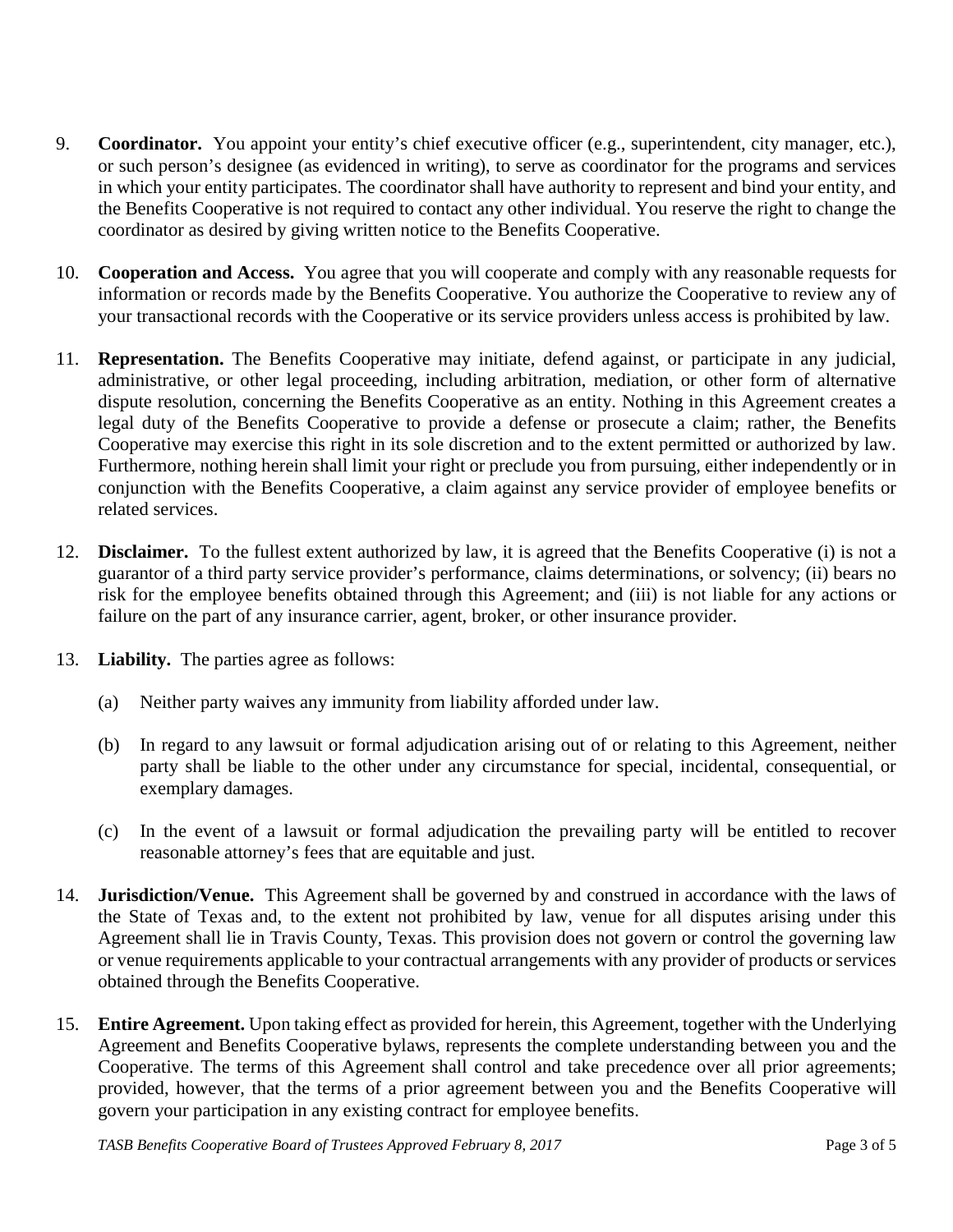- 16. **Severability.** If any portion of this Agreement shall be declared illegal or held unenforceable for any reason, the remaining portions shall continue in full force and effect.
- 17. **Amendment by Notice.** The Benefits Cooperative may amend this Agreement by providing you with written notice of the amendment at least 60 days before the date the amendment becomes effective. An amendment will apply prospectively and you will have the right to terminate this Agreement, in accordance with the terms and conditions hereof, before the effective date of the amendment. Any amendment by the Cooperative shall not impair any existing contract between you and a Benefits Cooperative service provider.
- 18. **Notice.** Unless otherwise provided in this Agreement, any notice required or provided under this Agreement by either party to the other will be in writing and sent by any means typically used in commerce, including: (i) first class mail, postage prepaid; (ii) overnight carrier service; or (iii) email, fax, or other electronic delivery.

Notice to the Benefits Cooperative shall be sufficient if made or addressed as follows:

| By Mail or Delivery: | First Public, LLC<br><b>Attention: TASB Benefits Cooperative</b><br>12007 Research Blvd.<br><b>Austin, TX 78759</b> |
|----------------------|---------------------------------------------------------------------------------------------------------------------|
| By Fax:              | 512-452-7842                                                                                                        |
| By Email:            | employee.benefits@firstpublic.com                                                                                   |

Notice to your entity shall be sufficient if addressed to your designated coordinator or your entity's chief executive officer at the address (including email address) of record on file with the Cooperative.

19. **Signatures/Counterparts.** The failure of a party to provide an original, manually executed signature to the other party will not affect the validity, enforceability or binding effect of this Agreement. Either party may rely upon a facsimile or imaged signature as if it were an original, and this Agreement may be executed in several separate counterparts, each of which shall constitute an original and all of which shall constitute one and the same instrument.

[Signatures on next page.]